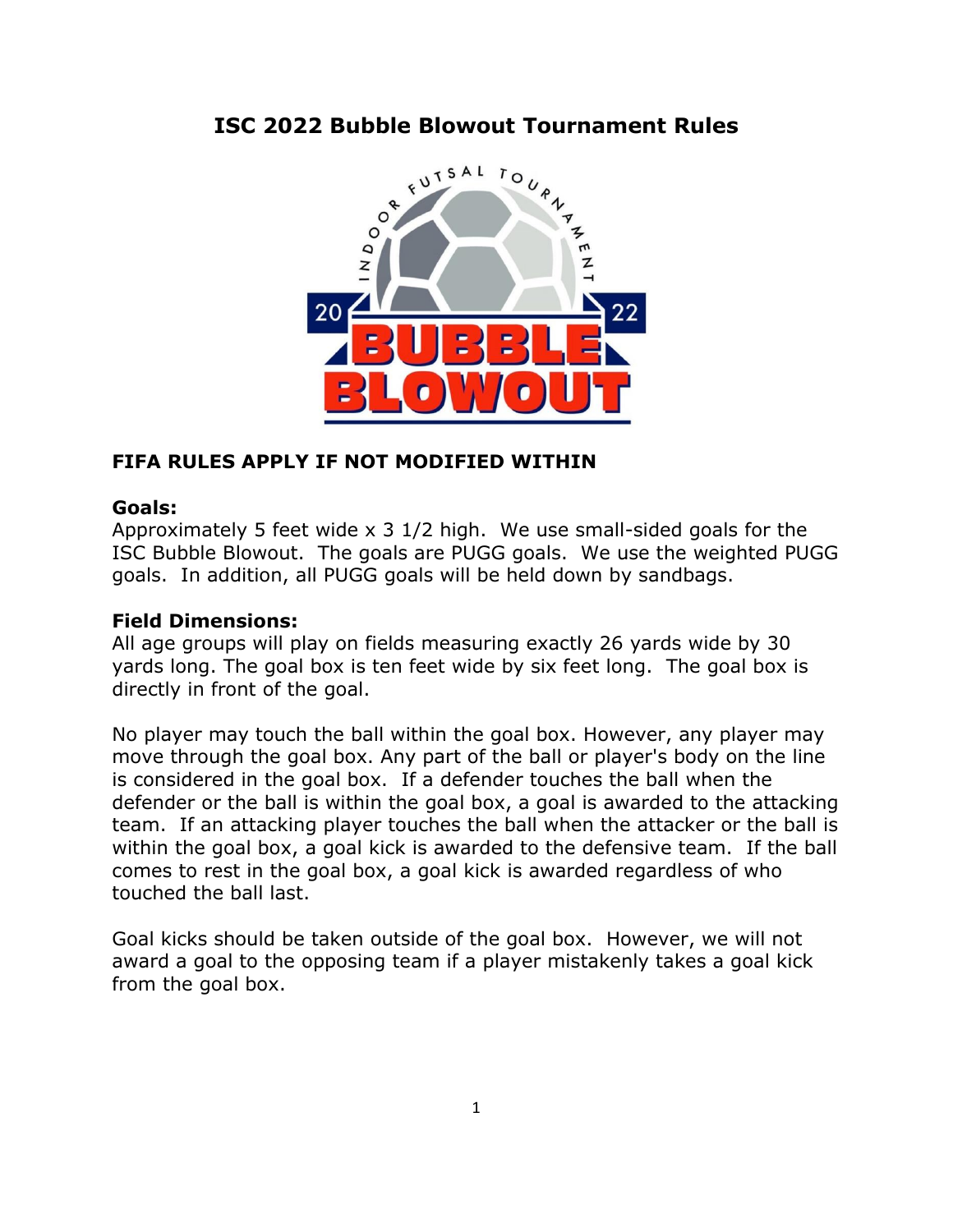### **Coaches:**

All youth teams, 9U-19U teams, must have an adult on the sidelines at all times.

## **Offsides:**

No Offside in 4v4

## **No Slide Tackling:**

Players must stay upright and "on their feet". This does not prevent players from sliding to stop/intercept a ball so long as no opposing player is within playing distance of the ball.

## **Goal Scoring:**

A goal may only be scored from a touch within a team's offensive half of the field. If a goal is scored from a team's defensive half of the field, the team that was scored on is awarded a goal kick.

## **Game Duration:**

Games are 25 minutes long with no half time. We will play with a running clock without a half time. The games will start and end with the horn. The game will start whether your team is on the field or not. Games tied after regulation play shall end in a tie, except in playoffs (see below). No time-outs are permitted.

## **Playoff Games-Overtime:**

If a playoff or final game is still tied following regulation play, the game will be decided by a "sudden victory" shootout. The referee will ensure that each team uses only their four players remaining on the field at the end of regulation play for the shootout. The referee will flip a coin to determine which team kicks first. This is a "sudden victory" shootout. Therefore, if the first penalty kick is made by the first team to kick and the second team misses their first kick, the first team to take penalties wins the game. Only if both teams make or if both teams miss their first kick will the rotation then move on to your team's next penalty shooter. The rotation will continue with the same four shooters alternating teams with each kick, until one of the team scores unanswered. Penalty kicks are taken from the center of the half line.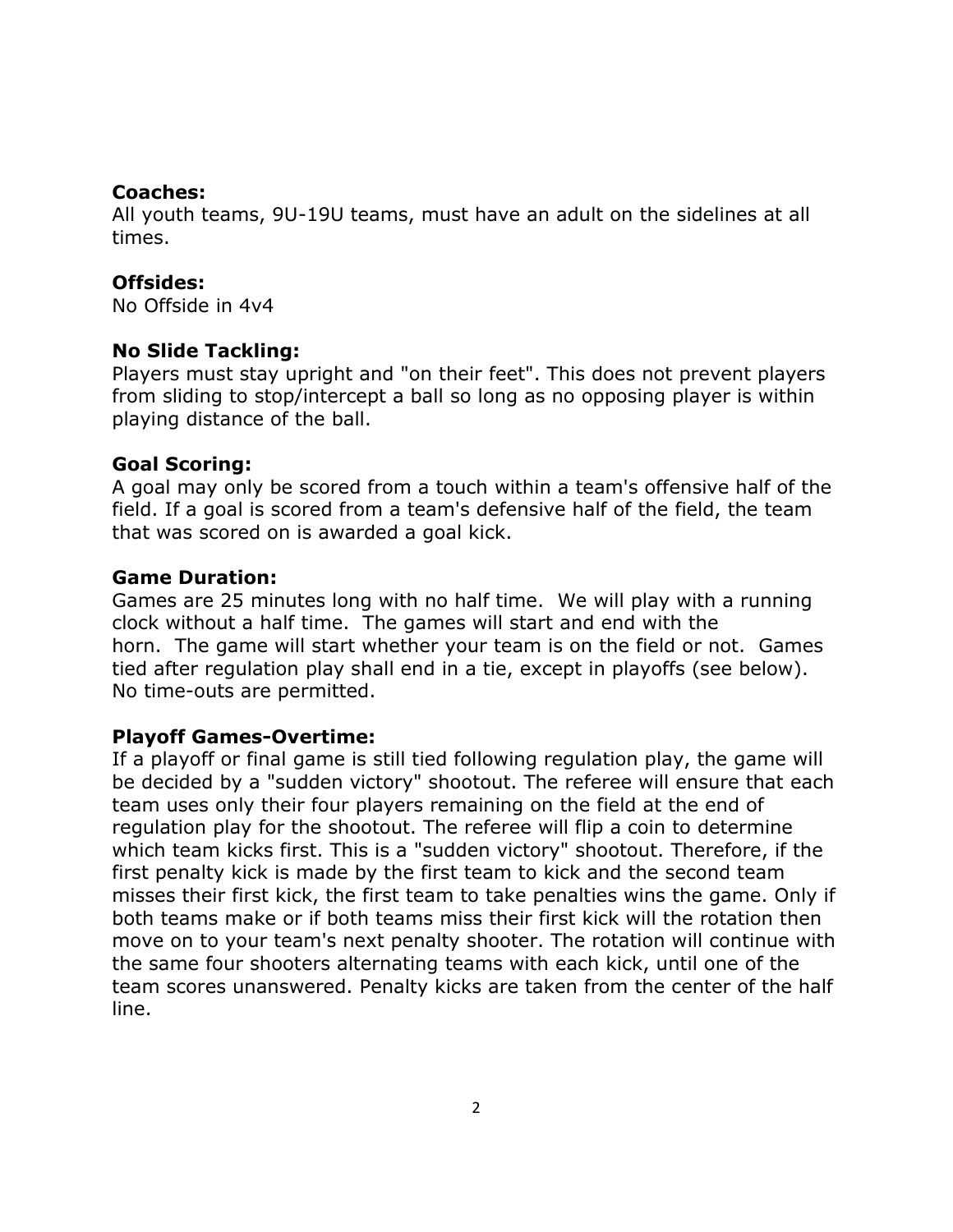### **Three Yard Rule:**

In all dead-ball situations, defending players must be at least 3 yards away from the ball. If a foul is committed within 3 yards of the defensive player's goal box, the ball shall be placed 3 yards from the goal box, in line with the place of the infraction.

## **Goal Kicks:**

May be taken from any point on the goal line except in the goal box.

## **Goal Kicks for 9U-12U divisions:**

For the 9U-12U divisions, the defensive team must drop off to the half line on their opponent's goal kick. As soon as the ball is put in play, the defensive team can cross the half line to defend the ball.

#### **Indirect Kicks:**

All dead-ball kicks (kick-ins from the touch line, free kicks, and kick-offs) are indirect with the exception of corner kicks and penalty kicks. Indirect kicks, including kick-ins, are considered in play when the ball is touched with a foot and moves.

To be clear, teams cannot score directly from a kickoff. Teams also cannot score directly from their own goal kick.

#### **Penalty Kicks:**

Shall be awarded if, in the referee's opinion, a scoring opportunity was nullified by the infraction. It is a direct kick taken from the middle of the half-field line with all players behind the half-field line. After the kick, the offensive team cannot touch the ball again until the defensive team has touched it.

## **Kick-Off:**

May be taken in any direction. The kick-off is an indirect kick. The ball must be stopped before the kick-off can be taken. Teams cannot score directly from the kick-off; this is an indirect kick.

The home team shall take the kick-off.

## **Delay of Game:**

Any player may be cautioned with a yellow card if it is deemed by the referee that the player is intentionally time wasting. Example: if a player intentionally kicks the ball long distances away from the playing field to waste time.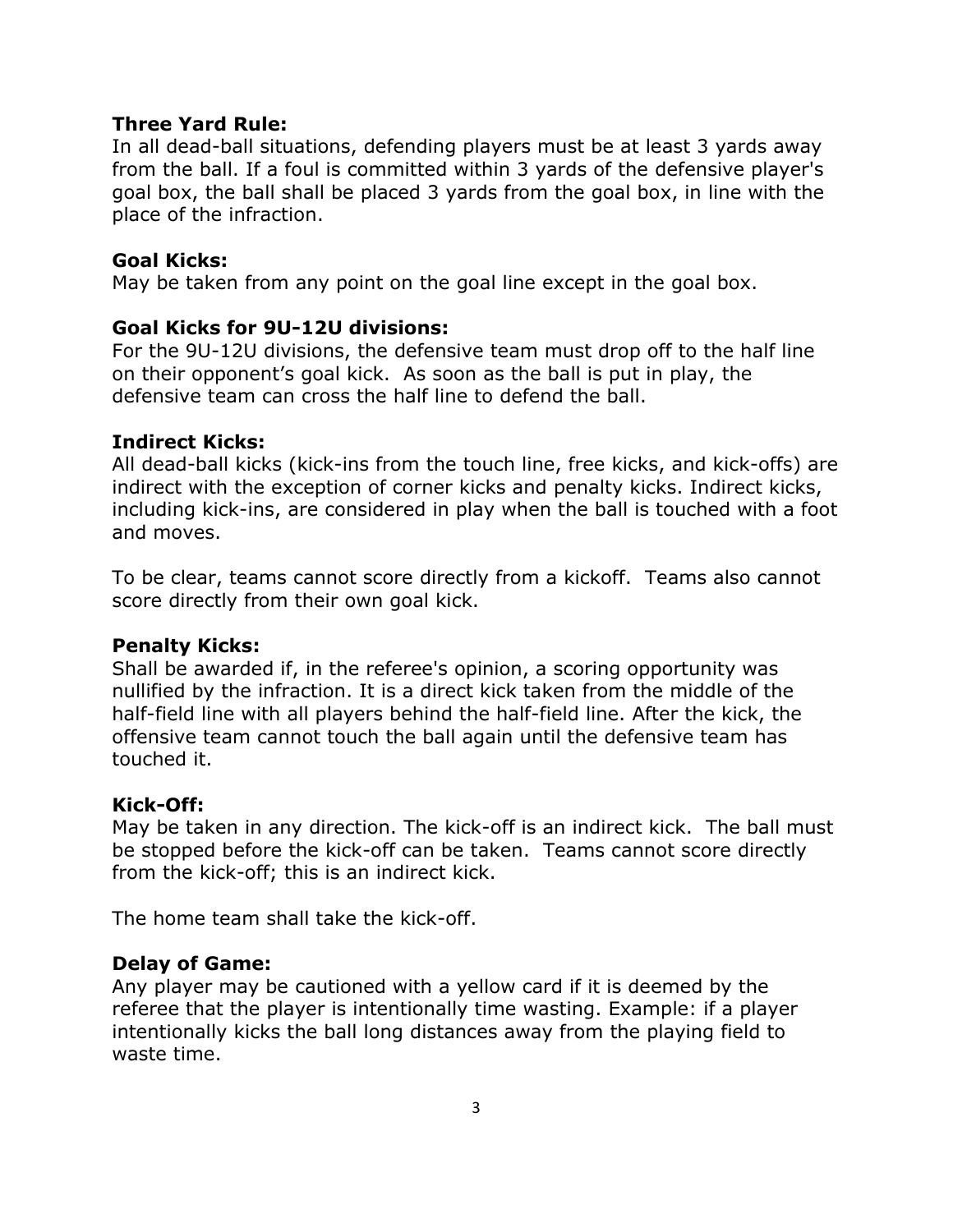### **Player Ejection (Red Card):**

Per FIFA laws of the game, referees have the right to eject a player from the game for major or malicious infractions and continued violations of the rules. If a player or coach is red carded, they will not be able to participate in the team's next match and they must leave the bench area for the remainder of the immediate game. If a player on your team is red carded, your team must play short.

## **Number of Players:**

Each team may have up to six players per team. (For the make-up weekend, we are allowing teams to use 7 players provided they are all listed on the roster.) The format is 4v4. There are no goalkeepers in 4v4.

A team will forfeit the game if they do not have at least 3 players on the field at the start of the match. If at any point in the game your team cannot field 3 players, the game is considered a forfeit. Forfeit scores are recorded as a 6-0 Loss for the forfeiting team regardless of the score at the time of the forfeit.

**Substitutions:** Substitutions may occur at any dead-ball situation, but players must enter and exit at the half-field mark only. Players must have the permission of the referee to enter the field of play. **In other words, this is NOT a "sub on the fly" tournament!**

## **Scoring:**

Games will be scored according to the following point system: 3 points for a win, 1 point for a tie, and 0 points for a loss. Only the field marshals will keep and record the score. The ISC staff will deliver the scorecard to the scorer's table immediately.

## **Forfeit:**

A forfeit shall be scored as 6-0.

## **Advancement Tiebreaker Criteria and Procedures:**

If two or more teams are tied in group play standings, the following sequence will be followed until a team is eliminated. Once a team has been eliminated, the remaining teams will then resume the sequence at the next criteria.